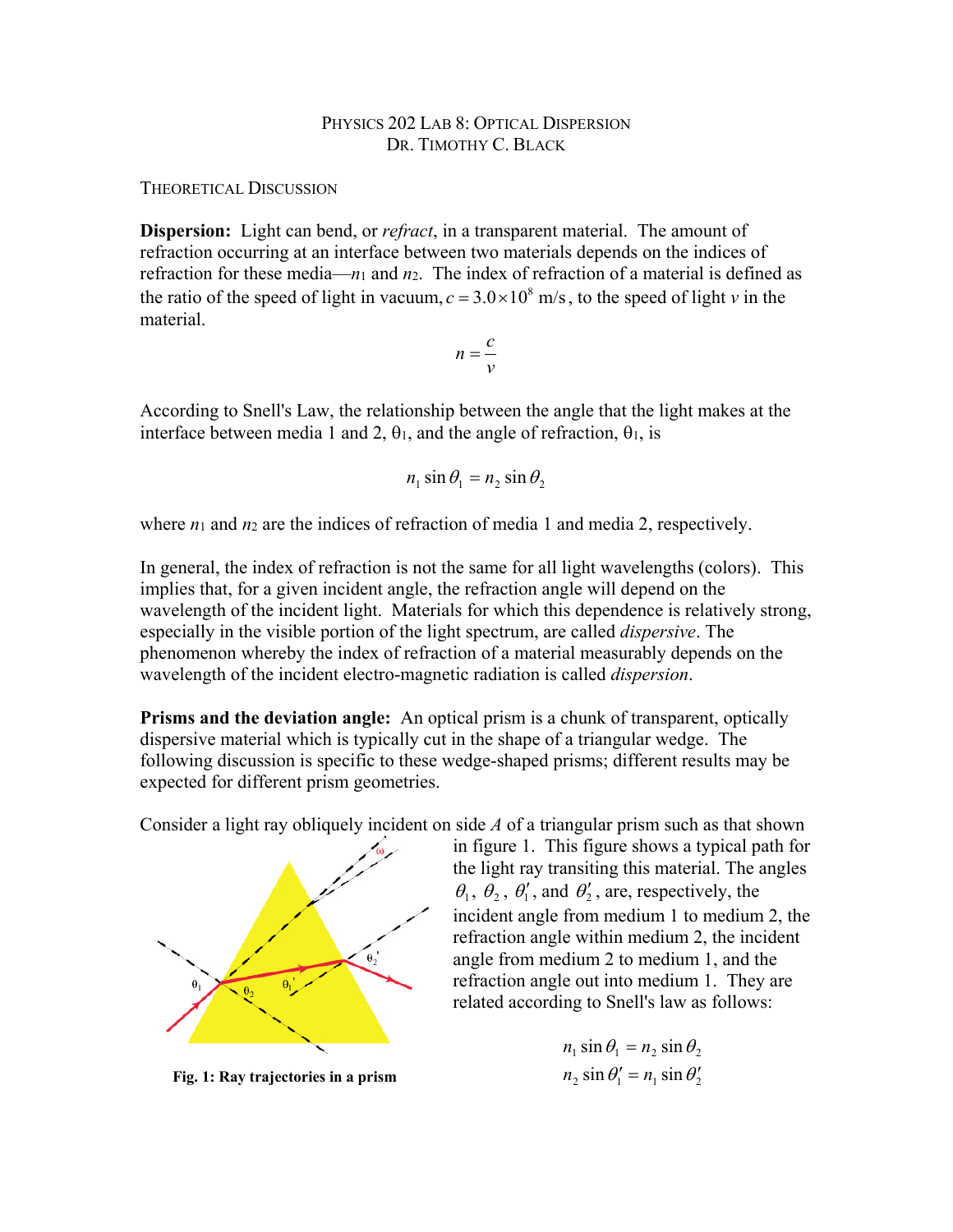The light exits the prism through side  $B$ , at an angle  $\theta_2'$  with respect to the normal to

side *B*. If we draw a line along the direction of the incident ray through the prism, it will intersect side *B* at an angle of ω with respect to the normal to that surface. The *deviation angle* δ is defined as the angle between the initial direction of the light ray and its final direction. Inspection of figure 2 shows that this angle is given by

$$
\delta = \theta'_2 + \omega
$$



**an isosceles prism**

It can furthermore be shown that

$$
\delta = \theta_1 + \theta_2' - \alpha
$$

where  $\alpha$  is the angle formed by the leading edge of the prism. If one varies the angle of incidence  $\theta_1$  from some arbitrary starting value, either by moving the light source or rotating the prism, the deviation angle δ will become smaller until it reaches a minimum value, after which continued adjustment of  $\theta_1$  will cause the deviation angle to increase again. This special, smallest, value of δ is called the *angle of minimum deviation*, which we will denote by the symbol δ*m*. The angle of minimum deviation is important because, for this particular angle, we can develop some relatively simple relationships between δ*<sup>m</sup>* and the index of refraction.

**The angle of minimum deviation:** One can use differential calculus to show that the condition for  $\delta$  to be a minimum is

$$
\theta_1 = \theta_2'
$$
, and  $\theta_2 = \theta_1'$ .

A light ray incident on the prism at an angle  $\theta_1$  such that the above condition is satisfied will follow the geometry of figure 2 as it traverses the prism. Further geometric manipulations reveal that when the minimum deviation conditions are satisfied,  $\theta_1$  and  $\theta_2$ obey rather simple conditions:

$$
\theta_2 = \frac{\alpha}{2}
$$

$$
\theta_1 = \theta_2 + \frac{\delta_m}{2} = \frac{\alpha + \delta_m}{2}
$$

Taking the index of refraction of air to be  $n_1 = 1$ , and inserting the above relations for  $\theta_1$ and  $\theta_2$  into Snell's Law gives a simple equation for the index of refraction of the prism, *n*1, in terms of the angle of minimum deviation: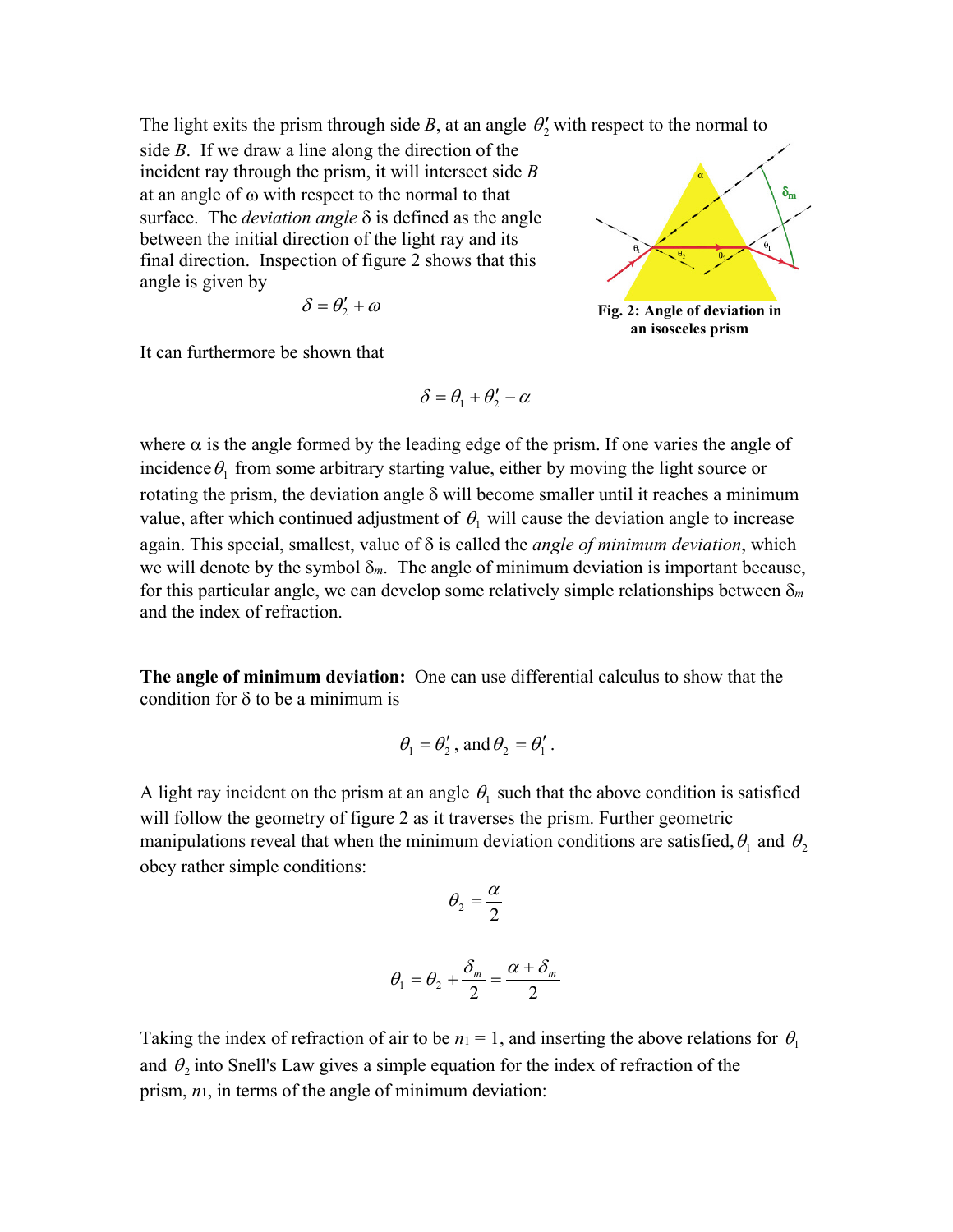$$
n_2 = \frac{\sin \theta_1}{\sin \theta_2} = \frac{\sin \left(\frac{\alpha + \delta_m}{2}\right)}{\sin \left(\frac{\alpha}{2}\right)}
$$

In a dispersive medium, the index of refraction depends on the wavelength of the incident light  $\lambda$ . By measuring the angle of minimum deviation for different light wavelengths, we can determine the wavelength dependence of the index of refraction by using the equation

$$
n(\lambda) = \frac{\sin([\alpha + \delta_m(\lambda)]/2)}{\sin(\alpha/2)}
$$
 Eqn. 1

**The prism spectrometer:** The prism spectrometer is shown in figure 3. It consists of a collimator tube, a telescope, a prism, and a circular measuring platter. The collimator tube holds an aperture at one end that limits the light coming from the source to a narrow rectangular slit. A lens at the other end focuses neasuremen platter the image of the slit onto the face of the prism. The telescope magnifies the light exiting the prism and focuses it onto the eyepiece. The prism, of course, disperses the incident light into its constituent wavelengths. The measuring platter permits you to read off the angles at telescope which the collimator and the telescope are located.



**Fig. 3: The Prism Spectrometer**

## PROCEDURAL STEPS

In order to extract the wavelength dependence  $n(\lambda)$  of your prism, you will need to determine the angles of minimum deviation for five different light wavelengths. In principle it is necessary to measure the leading-edge angle  $\alpha$ . However, we will just tell you what it is:

 $\alpha = 60^{\circ}$ 

## **Measuring the angle of minimum deviation** δ*m***:**

- 1. Remove the prism from the spectrometer and align the telescope so that you can see the illuminated slit in the cross-hairs of the telescope. Adjust the focus on the telescope if necessary.
- 2. Record the telescope angle and label it  $\theta_0$ .
- 3. Replace the prism so that it is oriented as shown in figure 4. Using the unaided eye (no telescope), locate the image of the atomic spectrum. Narrow the slit as much as you can while still keeping the spectrum visible.